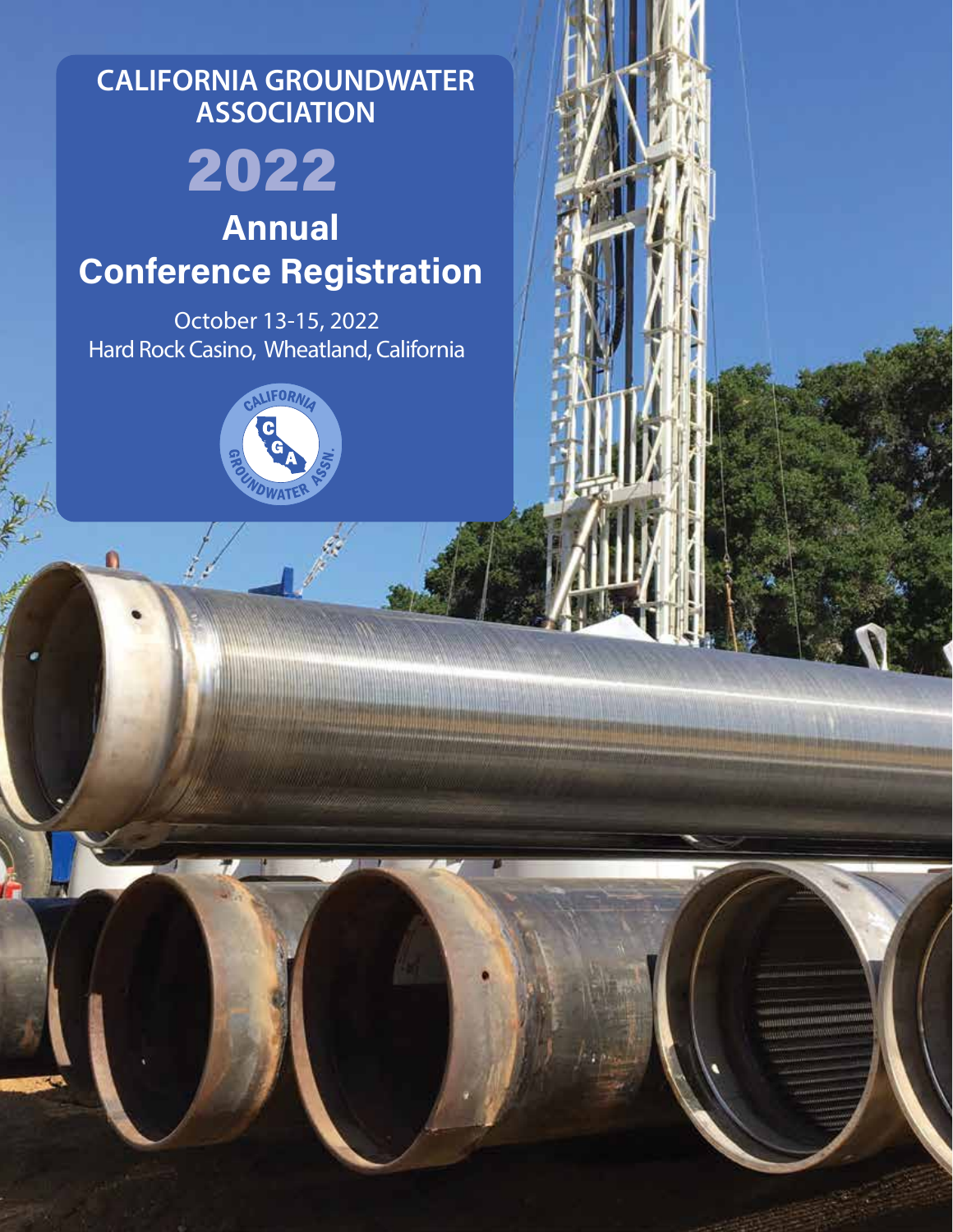# **Schedule of Events** (Subject to Change)

| <b>THURSDAY-OCTOBER 13</b> |                                    | <b>ROOM</b>               |
|----------------------------|------------------------------------|---------------------------|
| 7:30 am-5:00 pm            | <b>Registration, Badge Pickup</b>  |                           |
| 8:30 am-5:00 pm            | Golf (Offsite)                     |                           |
| 8:00 am-12:00 pm           | <b>Mud School</b> —Bill Douville   | Tep'                      |
| 12:00-5:00 pm              | <b>Vendor Set-Up</b>               | Hemani & Liani            |
| 12:00-1:00 pm              | <b>Lunch</b> (On your own)         |                           |
| $1:15-2:15$ pm             | <b>First Aid - Part 1</b>          | Tep'                      |
| $1:15 - 2:15$ pm           | Web Based Tech and How to Use It   | We'                       |
| 2:30-3:30 pm               | <b>First Aid - Part 2</b>          | Tep'                      |
| 2:30-3:30 pm               | <b>Overhead Power Lines</b>        | We'                       |
| 3:30-4:30 pm               | <b>Bulletin 74 and DWR Updates</b> | Tep'                      |
| 6:00-11:00 pm              | <b>Social Time</b>                 | <b>Hemani &amp; Liani</b> |
| $8:10 \text{ pm}$          | <b>Hold'em Tournament</b>          |                           |
|                            |                                    |                           |

### **FRIDAY-OCTOBER 14** ROOM

| 7:30 am-4:00 pm      | <b>Registration, Badge Pickup</b>                 |                           |
|----------------------|---------------------------------------------------|---------------------------|
| $8:00-10:30$ am      | <b>Exhibitor Set-Up (Final)</b>                   | Hemani & Liani            |
| 8:00 am-12:00 pm     | <b>Mud School</b>                                 | Lot                       |
| $9:00-11:00$ am      | <b>McEllhiney Lecture</b> -- Bill Douville        | Tep' & We'                |
| $10:00 - 11:00$ am   | Legislative Update and Discussion - Randy Pollock | Tep' & We'                |
| 11:00 am $-12:00$ pm | <b>General Membership Meeting</b>                 | Tep' & We'                |
| 11:00 am-12:00 pm    | <b>Lunch - Vendors</b>                            | <b>Hemani &amp; Liani</b> |
| $12:00 - 1:00$ pm    | <b>Lunch - Attendees</b>                          | <b>Hemani &amp; Liani</b> |
| 12:00-4:30 pm        | <b>Vendor Time</b>                                | Hemani & Liani            |
| $4:30-5:15$ pm       | <b>Manufacturer and Supplier Meeting</b>          | Tep'                      |
| $4:30-5:30$ pm       | <b>Past Presidents Meeting</b>                    | We'                       |
| $6:00-6:30$ pm       | <b>Reception, Vendor Time, Silent Auction</b>     | Hemani & Liani            |
| 6:45-10:30 pm        | <b>71st Annual Banquet and Silent Auction</b>     | Hemani & Liani            |

| <b>SATURDAY-OCTOBER 15</b> |                                                      | <b>ROOM</b>     |
|----------------------------|------------------------------------------------------|-----------------|
| 7:30-10:00 am              | <b>Registration, Badge Pickup</b>                    |                 |
| $9:30$ am $-12:00$ pm      | <b>CGAA Brunch and Program</b>                       | <b>Poolside</b> |
| $8:45-9:45$ am             | <b>Dual Tube Flooded Reverse Drilling</b>            | Tep'            |
| $9:00 - 10:00$ am          | <b>Cyber Security and Office Items</b>               | We'             |
| 10:00-11:00 am             | <b>Water Treatment Installation and Conditioning</b> | Tep'            |
| 12:00 pm                   | <b>Board Meeting</b>                                 | Liani           |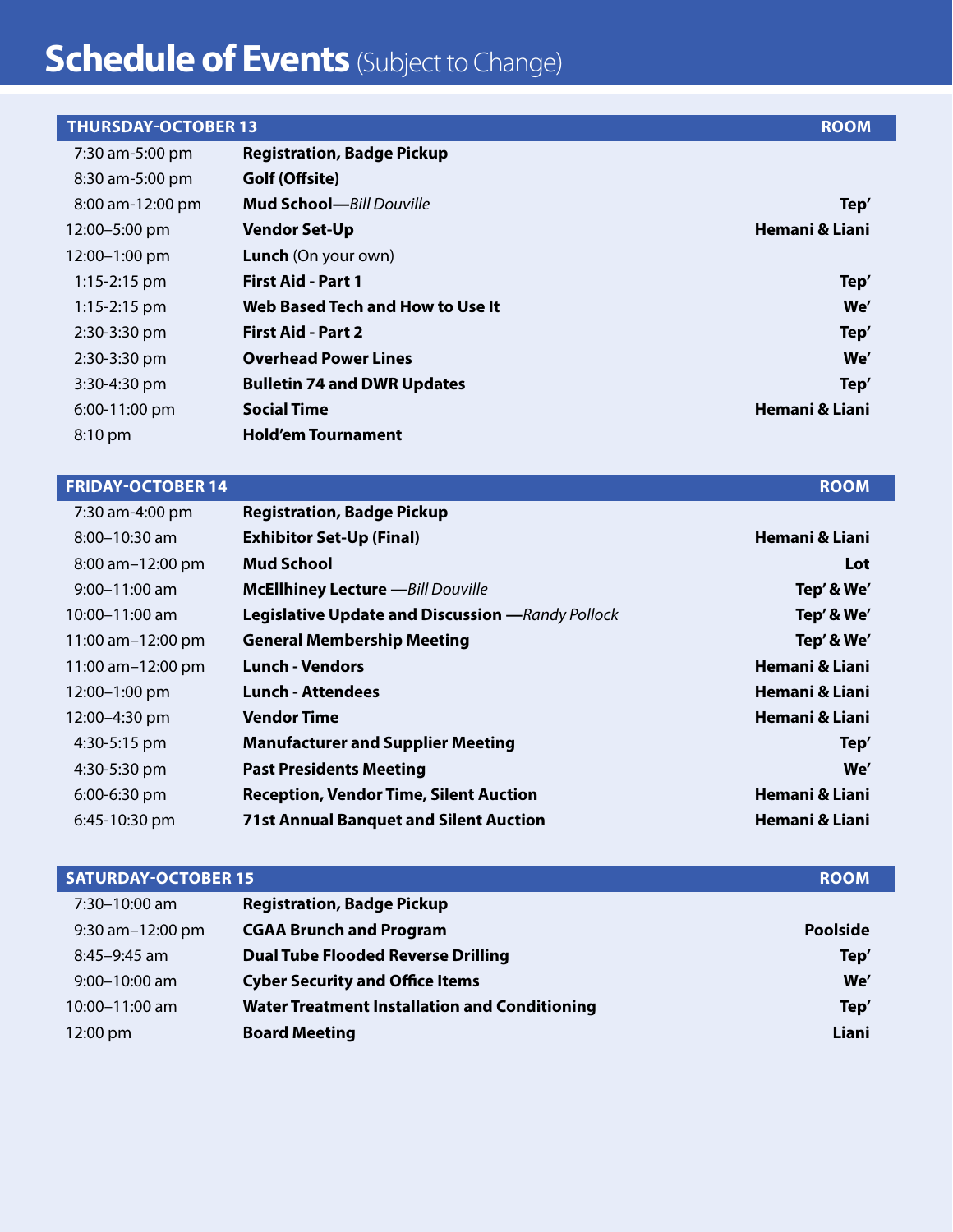

### **2022 CGA Annual Conference Wheatland, California • October 13-15, 2022**

One person per form, please photocopy for additional registrants.

Note: Reciprocal contractors, NGWA members, regulatory agents, and technical members may register at the CGA member rates.

| Duplicate this form for multiple registrations.  |                                                                                                                                           |                                                                                                                    | <b>BEST</b>               |                      |
|--------------------------------------------------|-------------------------------------------------------------------------------------------------------------------------------------------|--------------------------------------------------------------------------------------------------------------------|---------------------------|----------------------|
| <b>ATTENDEE INFORMATION</b>                      | <b>FEES/OPTIONS</b>                                                                                                                       |                                                                                                                    | <b>RATES</b><br>on/before | starting             |
|                                                  | ALL FEES LISTED ARE IN U.S. FUNDS.                                                                                                        |                                                                                                                    | August 28                 | August 29            |
|                                                  |                                                                                                                                           | You can choose to attend the full conference or just one day!                                                      |                           |                      |
| <b>NAME</b>                                      |                                                                                                                                           |                                                                                                                    |                           |                      |
|                                                  |                                                                                                                                           | <b>FULL-CONFERENCE FEES (check one)</b>                                                                            |                           |                      |
| <b>JOB TITLE</b>                                 |                                                                                                                                           | Attendance at full conference includes meals, education,                                                           |                           |                      |
|                                                  | and admittance to tradeshow floor.<br>(Thursday-Saturday)                                                                                 |                                                                                                                    |                           |                      |
|                                                  | <b>Attendee</b>                                                                                                                           |                                                                                                                    | Early                     | Late                 |
| <b>EMPLOYER</b>                                  | <b>Full Conference - Member</b>                                                                                                           |                                                                                                                    | \$240.00                  | \$280.00             |
|                                                  | Full Conference - Non-Member                                                                                                              |                                                                                                                    | \$600.00                  | \$670.00             |
| <b>EMPLOYER ADDRESS</b>                          |                                                                                                                                           |                                                                                                                    |                           |                      |
| $\Box$ Check here if this is a change of address |                                                                                                                                           | <b>ONE-DAY-ONLY CONFERENCE FEES</b>                                                                                |                           |                      |
|                                                  | Single Day - Member<br>□<br>Single Day - Nonmember                                                                                        |                                                                                                                    | \$125.00<br>\$175.00      | \$150.00<br>\$200.00 |
|                                                  |                                                                                                                                           |                                                                                                                    |                           |                      |
| <b>CITY</b>                                      | YES, I WILL be attending the Banquet!<br>(Thank you for indicating your attendance at this event. This will help us plan a better event!) |                                                                                                                    |                           |                      |
|                                                  |                                                                                                                                           |                                                                                                                    |                           |                      |
| STATE/PROVINCE                                   | <b>EXTRA REGISTRATIONS:</b>                                                                                                               |                                                                                                                    |                           |                      |
|                                                  | ❏                                                                                                                                         | <b>Extra Banquet Ticket</b> (For individuals wanting to attend JUST the Banquet)                                   |                           | \$65.00              |
| ZIP/POSTAL CODE                                  | □                                                                                                                                         | CGAA (price includes CGAA Program, Meals, admission to Trade Show and Education)                                   |                           | \$240.00             |
| CGAA Program and Lunch Only<br>$\Box$            |                                                                                                                                           |                                                                                                                    | \$100.00                  |                      |
|                                                  | ❏                                                                                                                                         | Golf (Thursday, October 13, 2022 from 8:30 a.m. to 5:00 p.m.)                                                      |                           | \$125.00             |
| <b>COUNTRY</b>                                   | Hold 'em Tournament<br>□                                                                                                                  |                                                                                                                    |                           | \$100.00             |
|                                                  |                                                                                                                                           | Pre-purchase your tickets for the Treasure Chest and Raffle drawings:                                              |                           |                      |
| <b>PREFERRED PHONE</b>                           | □                                                                                                                                         | Treasure Chest (Tickets are \$20 each. At the time of the drawing, 20 tickets will be drawn, and those             |                           |                      |
|                                                  | purchased at the Event.) # of Tickets                                                                                                     | lucky 20 will have a chance to select a key to attempt to open the Treasure Chest Lock. Additional tickets can be  |                           |                      |
| PREFERRED FAX                                    |                                                                                                                                           | Raffle Tickets (Each registration received prior to August 29th, will be given one complimentary Raffle            |                           |                      |
|                                                  |                                                                                                                                           | Ticket. Additional Raffle Tickets are \$5 each. Raffle Prize will be displayed at the Registration Desk during the |                           |                      |
|                                                  |                                                                                                                                           | conference, and additional tickets can be purchased on site.) # of Tickets                                         |                           |                      |
| <b>EMAIL</b>                                     |                                                                                                                                           |                                                                                                                    |                           |                      |
| <b>MEDCITE</b>                                   |                                                                                                                                           |                                                                                                                    |                           |                      |

WEBSITE

Please Note – If the CGA cancels this event, refunds will be given at 90% of total, with the CGA reserving 10% for expenses.

Join CGA today and save on the registration fees for the convention by calling 916-231-2134 , Monday through Friday 8 a.m.-5 p.m. ET.

By virtue of registering to attend this CGA event, you grant CGA full rights to use any photos/videos/recordings containing your likeness, taken during the routine business course of the event by CGA or its official representatives, to be used in any future promotional endeavors of CGA without any further notification or expectation of compensation.

Cancellations received less than 21 days prior to the first day of the event will be charged a \$50 processing fee.

Cancellations received less than 7 days prior to the first day of the event will forfeit the entire registration fee.

### **Four easy ways to register!**

**Fax:** Fax registration form to 614 898.7786

**Online:** Register online at www.groundh2o.org

**Phone:** Call with credit card, 916-231-2134

**Mail:** Send registration form to:

California Groundwater Association 1017 L Street, PMB #312 Sacramento, CA 95814-3805 USA

### **FEES:** GRAND TOTAL (U.S. FUNDS) \$

### **METHOD OF PAYMENT:**

Check or money order payable to CGA enclosed ❑ # \_\_\_\_\_\_\_\_\_\_\_\_\_\_\_\_\_\_\_\_\_\_\_\_\_\_\_\_\_\_\_\_\_

Charge: **□** MasterCard □ Visa Company card? □ Yes □ No

CSC code Printed name

Expiration date Signature